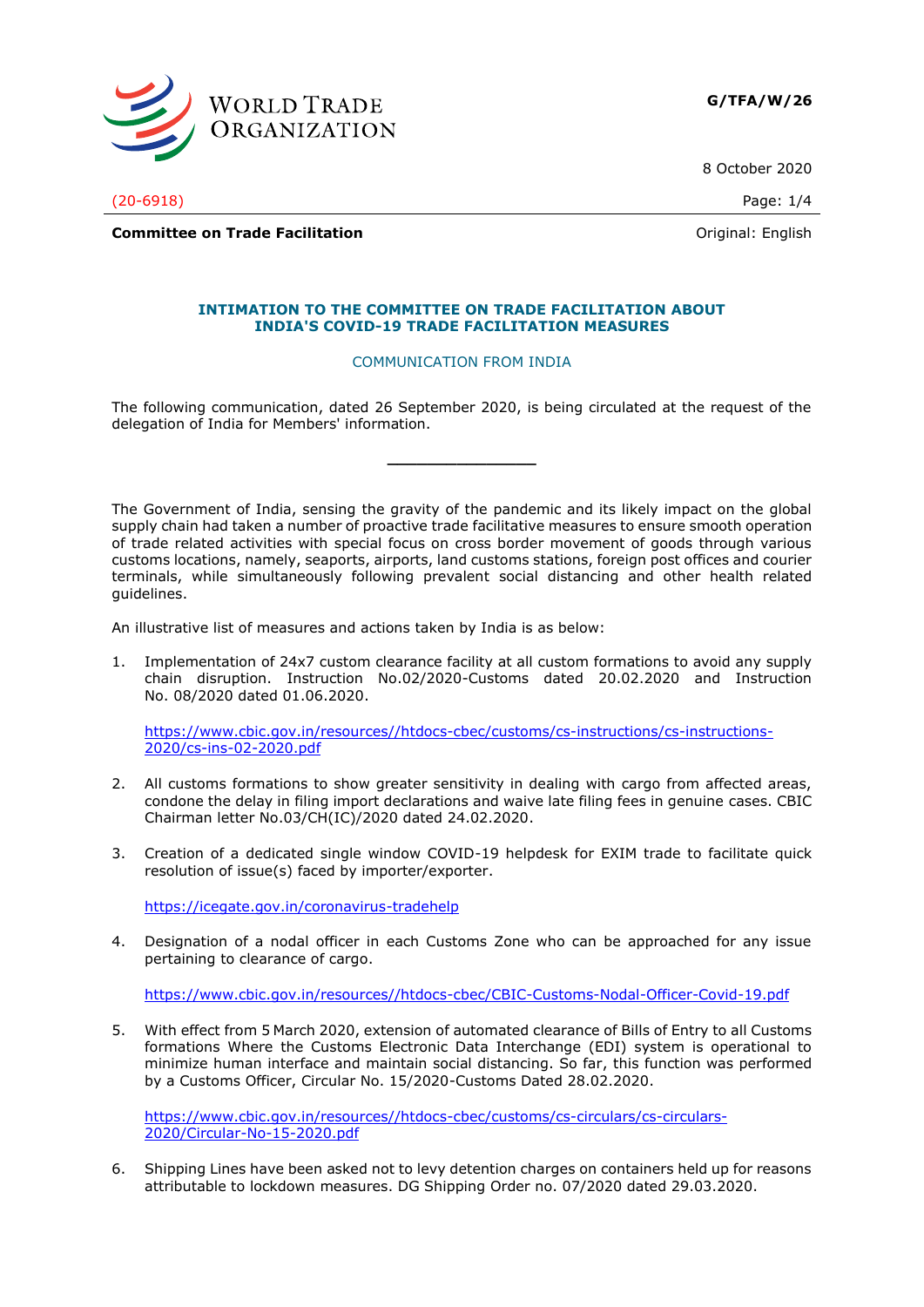- 2 -
- 7. All major ports have been asked not to levy penalties, demurrage, charges, fee, rental on any port user (traders, Shipping Lines, concessionaries, licensees etc.) for any delay in berthing, loading/unloading operations or evacuation/arrival of cargo for reasons attributable to lockdown measures Ministry of Shipping letter No. PD-14300/4/2020-PD VII dated 31.03.2020.
- 8. Likewise, customs airports have been asked for waiving of demurrage charges at 50% by airport operator/cargo terminal operator for the lockdown period. Order date 01.04.2020 of Ministry of Civil Aviation issued under F. No. AV-29012/41/2020-ER.
- 9. The time limit for filing of appeal, furnishing of return, or any other compliance under the Customs Act or Customs Tariff Act, which was expiring from 20th March 2020 to 29th June 2020, has been extended up to 30th September 2020 The Taxation and Other laws (relaxation of Certain Provisions) Ordinance, 2020 (No. 2 OF 2020 ) read with relevant notification.

[https://www.cbic.gov.in/resources//htdocs](https://www.cbic.gov.in/resources/htdocs-cbec/customs/NN_English_Ordinance_date%20extension.pdf)[cbec/customs/NN\\_English\\_Ordinance\\_date%20extension.pdf](https://www.cbic.gov.in/resources/htdocs-cbec/customs/NN_English_Ordinance_date%20extension.pdf)

10. To address the difficulties faced by importers/exporters and their authorized Customs Brokers, during the lockdown period, the requirement of submitting different types of customs bond was dispensed with. Importers/exporters and their authorized Customs Brokers can submit undertaking on plain paper in lieu of such bonds Circular no. 17/2020-Customs dated 03.04.2020.

[https://www.cbic.gov.in/resources//htdocs-cbec/customs/cs-circulars/cs-circulars-](https://www.cbic.gov.in/resources/htdocs-cbec/customs/cs-circulars/cs-circulars-2020/Circular-No-17-2020.pdf)[2020/Circular-No-17-2020.pdf](https://www.cbic.gov.in/resources/htdocs-cbec/customs/cs-circulars/cs-circulars-2020/Circular-No-17-2020.pdf)

11. With the subsequent extension of lockdown period, and resultant difficulties in obtaining stamp papers for the submission of customs bonds, the facility of submitting undertaking on plain paper in lieu of such bond provided vide Circular 17/2020 was further extended to 30.06.2020 Circular 21/2020 dated 21.04.2020, Circular 23/2020 dated 11.05.2020 and Circular 26/2020-Customs.

[https://www.cbic.gov.in/resources//htdocs-cbec/customs/cs-circulars/cs-circulars-](https://www.cbic.gov.in/resources/htdocs-cbec/customs/cs-circulars/cs-circulars-2020/Circular-No-26-2020.pdf)[2020/Circular-No-26-2020.pdf](https://www.cbic.gov.in/resources/htdocs-cbec/customs/cs-circulars/cs-circulars-2020/Circular-No-26-2020.pdf)

12. Import clearance of Edible oils and Food Grains against Provisional No-Objection Certificate P-NOC based on visual examination without waiting for the analysis report. On receipt of analysis report, final No Objection Certificate shall be issued FSSAI's direction dated 03.04.2020 and 16.04.2020 issued under F. No. 1-1771/FSSAI/Imports/2018.

[https://www.fssai.gov.in/upload/advisories/2020/04/5e98366960e97Direction\\_PNOC\\_Importe](https://www.fssai.gov.in/upload/advisories/2020/04/5e98366960e97Direction_PNOC_Imported_Food_16_04_2020.pdf) [d\\_Food\\_16\\_04\\_2020.pdf](https://www.fssai.gov.in/upload/advisories/2020/04/5e98366960e97Direction_PNOC_Imported_Food_16_04_2020.pdf)

13. Prioritized clearance of critical goods used for fighting COVID-19, such as medical equipment, drugs and pharmaceuticals, testing kits, PPEs and exemption from basic customs duty and health cess has been granted to such goods- ventilators, masks, personal protection equipment, testing kits and inputs used in manufacturing these items Notification No. 20/2020-Cus dated 09.04.2020.

[https://www.cbic.gov.in/resources//htdocs-cbec/customs/cs-act/notifications/notfns-2020/cs](https://www.cbic.gov.in/resources/htdocs-cbec/customs/cs-act/notifications/notfns-2020/cs-tarr2020/cs20-2020.pdf)[tarr2020/cs20-2020.pdf](https://www.cbic.gov.in/resources/htdocs-cbec/customs/cs-act/notifications/notfns-2020/cs-tarr2020/cs20-2020.pdf)

14. Allowing provisional clearance of goods imported under free trade agreements without production of original certificate of origin. Customs Circular No. 18/2020-Cus dated 11.04.2020.

[https://www.cbic.gov.in/resources//htdocs-cbec/customs/cs-circulars/cs-circulars-](https://www.cbic.gov.in/resources/htdocs-cbec/customs/cs-circulars/cs-circulars-2020/Circular-No-18-2020.pdf)[2020/Circular-No-18-2020.pdf](https://www.cbic.gov.in/resources/htdocs-cbec/customs/cs-circulars/cs-circulars-2020/Circular-No-18-2020.pdf)

DGFT Trade Notice No. 59/2019-20 dated 28 March 2020

<https://content.dgft.gov.in/Website/Trade%20Notice%2059.pdf>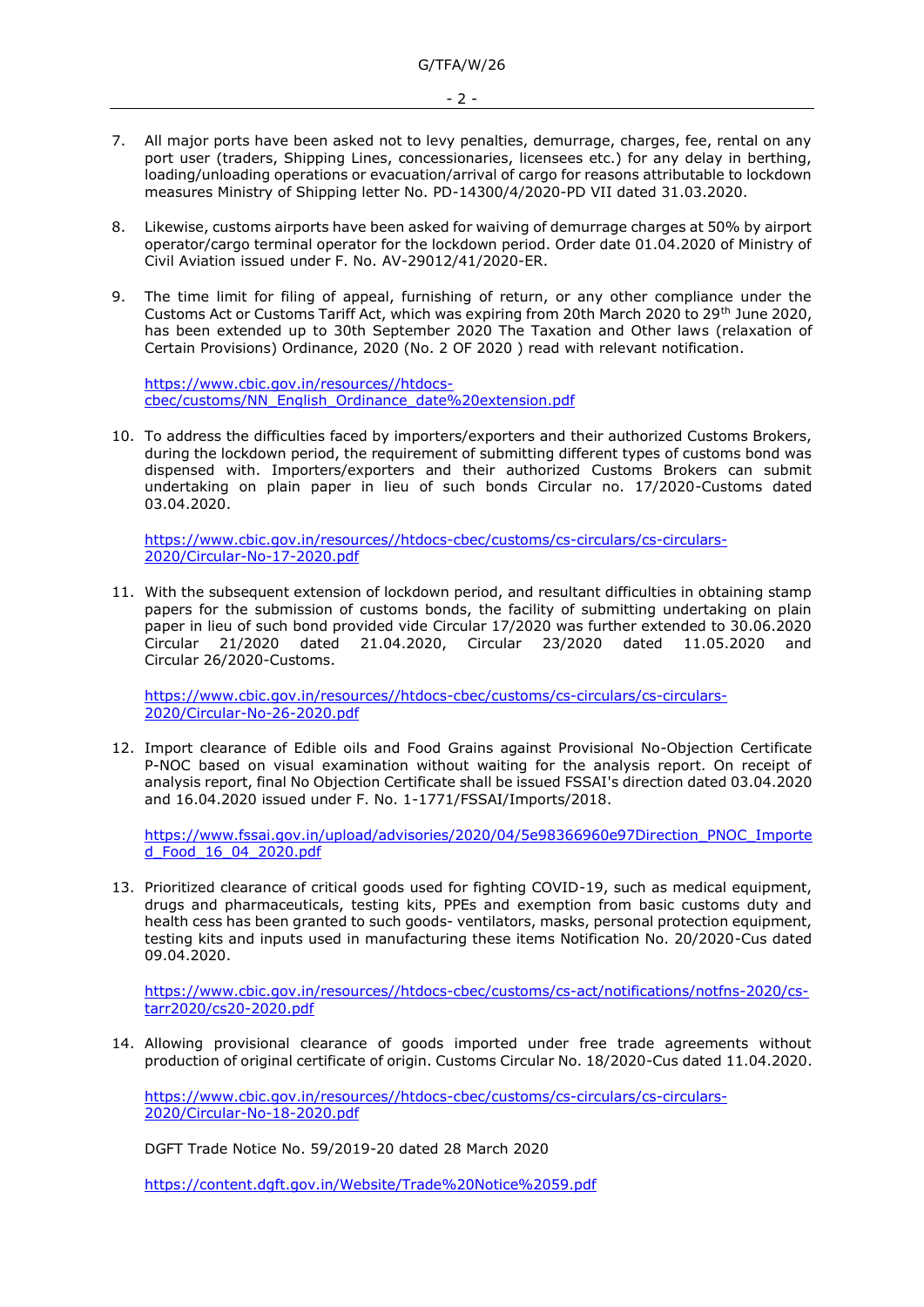- 3 -
- 15. Issuance of electronic certificates of origin for exports under India's trade agreements with ASEAN, Japan, South Asia, Sri Lanka and Asia Pacific Trade Agreement (APTA) on a digital platform. Trade Notice 1/2020-21 dated 7 April 2020.

[https://content.dgft.gov.in/Website/Trade%20Notice%201%20eCoO%20go](https://content.dgft.gov.in/Website/Trade%20Notice%201%20eCoO%20go-live%207Apr2020.pdf)[live%207Apr2020.pdf](https://content.dgft.gov.in/Website/Trade%20Notice%201%20eCoO%20go-live%207Apr2020.pdf)

16. Exemption from Integrated Goods and services Tax (IGST)/Compensation Cess on goods imported against Adv. Authorization/EPCG extended up to 30.03.2021 (Notification No. 18/2020- Customs dated 30.03.2020).

[https://www.cbic.gov.in/resources//htdocs-cbec/customs/cs-act/notifications/notfns-2020/cs](https://www.cbic.gov.in/resources/htdocs-cbec/customs/cs-act/notifications/notfns-2020/cs-tarr2020/cs18-2020.pdf)[tarr2020/cs18-2020.pdf.](https://www.cbic.gov.in/resources/htdocs-cbec/customs/cs-act/notifications/notfns-2020/cs-tarr2020/cs18-2020.pdf)

17. Electronic communication of PDF based final electronic Out of Charge eOoC (electronic Out of Charge) copy of BoE and eGatepass to the importers/Customs Brokers reduce interface between the Customs Authorities and Importers/Exports/Customs Brokers, with effect from 15.04.2020 Circular No. 19/2020-Customs dated 13.04.2020.

[https://www.cbic.gov.in/resources//htdocs-cbec/customs/cs-circulars/cs-circulars-](https://www.cbic.gov.in/resources/htdocs-cbec/customs/cs-circulars/cs-circulars-2020/Circular-No-19-2020.pdf)[2020/Circular-No-19-2020.pdf](https://www.cbic.gov.in/resources/htdocs-cbec/customs/cs-circulars/cs-circulars-2020/Circular-No-19-2020.pdf)

18. Personal hearing with respect to any proceeding under Customs Act, 1962 by video conferencing mechanism and., online submission of all documents for personal hearings through official emails. F. No. 390/Misc/3/2019-JC dated 27.04.2020.

[https://www.cbic.gov.in/resources//htdocs-cbec/customs/cs-instructions/cs-instructions-](https://www.cbic.gov.in/resources/htdocs-cbec/customs/cs-instructions/cs-instructions-2020/cs-ins-04-2020.pdf)[2020/cs-ins-04-2020.pdf](https://www.cbic.gov.in/resources/htdocs-cbec/customs/cs-instructions/cs-instructions-2020/cs-ins-04-2020.pdf)

19. To ease the burden of compliance on the Authorized Economic Operators (AEO)'s, the AEO certificates that were expiring between 01.03.2020 and 31.05.2020 have been extended to 30.06.2020 vide Circular 27/2020-Customs dated 02.06.2020.

[https://www.cbic.gov.in/resources//htdocs-cbec/customs/cs-circulars/cs-circulars-](https://www.cbic.gov.in/resources/htdocs-cbec/customs/cs-circulars/cs-circulars-2020/Circular-No-27-2020.pdf)[2020/Circular-No-27-2020.pdf](https://www.cbic.gov.in/resources/htdocs-cbec/customs/cs-circulars/cs-circulars-2020/Circular-No-27-2020.pdf)

All the AEO entities have been sent individual intimations over email. Extension communications have been made from 24 April 2020 onwards.

- 20. Validity of Letters of Intent (LOIs) issued to various promoters for setting up of Inland Customs Depots (ICDs)/Container Freight Stations (CFSs) due to expire during lockdown period extended up to 31 August 2020.
- 21. Implemented of first phase of Faceless Assessment across Chennai and Bengaluru with effect from 8 June 2020 (Notification No 50/2020) (N.T.) and Notification 51/2020 dated 05.06.2020, Circular No. 28/2020 dated 05.06.2020.

[https://www.cbic.gov.in/resources//htdocs-cbec/customs/cs-circulars/cs-circulars-](https://www.cbic.gov.in/resources/htdocs-cbec/customs/cs-circulars/cs-circulars-2020/Circular-No-28-2020.pdf)[2020/Circular-No-28-2020.pdf](https://www.cbic.gov.in/resources/htdocs-cbec/customs/cs-circulars/cs-circulars-2020/Circular-No-28-2020.pdf)

Instruction No .09/2020 dated 05.06.2020

[https://www.cbic.gov.in/resources//htdocs-cbec/customs/cs-instructions/cs-instructions-](https://www.cbic.gov.in/resources/htdocs-cbec/customs/cs-instructions/cs-instructions-2020/cs-ins-09-2020.pdf)[2020/cs-ins-09-2020.pdf](https://www.cbic.gov.in/resources/htdocs-cbec/customs/cs-instructions/cs-instructions-2020/cs-ins-09-2020.pdf)

22. Contactless customs - To reduce non-essential physical interactions in the Customs work environment, allowing Registration of Authorized Dealer Code, Bank Accounts through Indian Customs Electronic Gateway (ICEGATE), Automated debit of bond after Assessment; Simplified Registration of Importers /Exporters in ICEGATE and Extension of Turant Suvidha Kendra in All Customs Formations. Circular No.32/2020-Customs dated 06.07.2020.